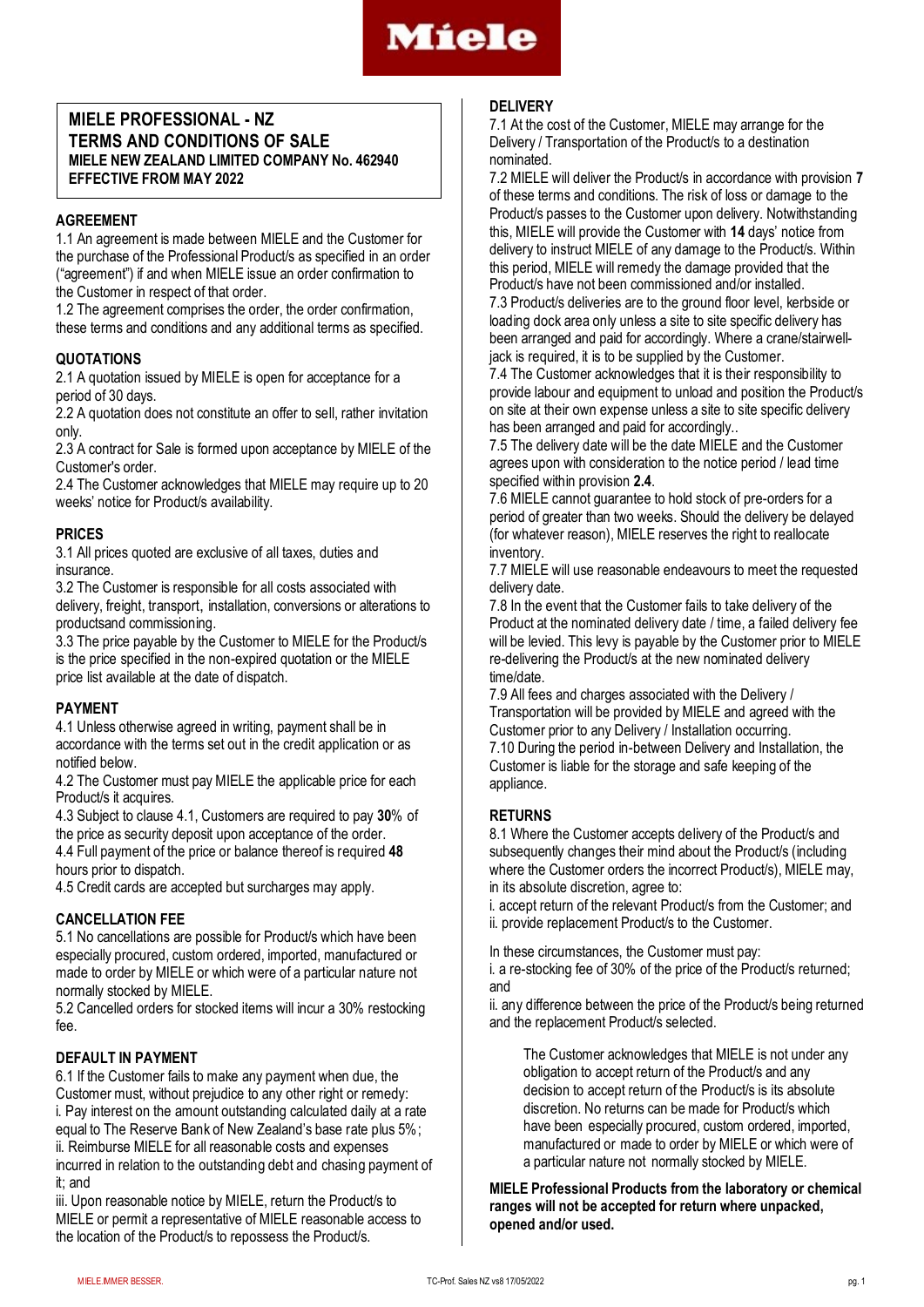

### **INSTALLATION**

9.1 MIELE may arrange for the installation provided that the required services are available and no structural work is required ("MIELE installation"). All fees and charges associated with the MIELE installation will be provided by MIELE and agreed with the Customer prior to any installation.

9.2 The Customer will immediately ensure that the site is cleared and free of obstruction and that adequate lighting, electricity and plumbing services are available for use by MIELE. The Customer will further ensure (unless otherwise agreed), that MIELE is able to carry out the installation works during normal working hours.

9.3 The Customer is to provide at no cost to MIELE, all labour and material handling equipment for unloading the Product/s,

transporting them to the installation area and for cleaning the site. 9.4 It is the responsibility of the Customer to remove from the site any product packaging and debris resulting from the installation works.

9.5 MIELE is not liable for any loss or damage to Product/s which occurs through the Commissioning or Installation of the Product/s by parties other than MIELE or an authorised MIELE Service Agent.

9.6 The Customer must advise MIELE prior to the date of installation of any obstructions which may prevent or hinder the installation including, but not limited to:

i. Access obstructions;

ii. Lack of power / distance to power inlet;

iii. Lack of water / distance to water inlet;

iv. Other works being completed at the premises;

v. Hazardous materials / substances located at the premises; and vi. Flooring deficiencies.

9.7 In the instance where MIELE or an approved Service Agent attend a site to conduct the installation and it cannot be completed or undertaken for any reason including those stipulated within 9.6, there will be a re call-out fee charged according to most current price list at the time of re call-out.

9.8 A Miele Installation ensures that the Product/s is installed in accordance with the operating instructions that accompany the Product/s. If a Miele Product/s is not installed in accordance with these instructions, Miele may not be liable for any warranty claims or demands made.

# **OWNERSHIP AND RISK**

10.1 MIELE remains the owner of the Product/s until the price is paid in full to MIELE and the Product/s have been delivered to the Customer.

10.2 Notwithstanding clauses 10.1, the risk of loss of or damage to the Product/s passes to the Customer upon delivery. After delivery, the Customer is responsible for storing the Product/s prior to any installation and is liable for any loss or damage which occurs during such storage.

# **COMMISSIONING AND VALIDATION**

11.1 Unless first agreed in writing, Product/s prices do not include Commissioning or Validation. All Product/s must be properly Commissioned and Validated strictly in accordance with the Product/s specifications as provided by MIELE.

11.2 If IQ and OQ of the Product/s are not carried out by MIELE or an Authorised Service Agent of MIELE, warranty claims may not apply. All Commissioning and Validation works must be carried out during normal working hours unless otherwise agreed in writing. 11.3 Where IQ and/or OQ, of the Product/s is required, the Customer must give MIELE at least twenty (20) working days' notice of such request.

11.6 MIELE is not responsible for, and the Customer indemnifies MIELE against any loss or damage arising from:

i. The running or connection of any data service into any third party system.

ii. Any support for any third party operating system connected to the Product/s.

iii Any compatibility issues which may arise from the installation of software or chemical supply on to any third party system.

11.7 All fees and charges associated with the Commissioning / Validation will be provided by MIELE and agreed with the Customer prior to any works occurring.

11.8 Where Miele is engaged to complete the commissioning / validation, we will ensure that this is completed in accordance with the operating instructions that accompany the each Product/s. If a Miele Product/s is not Commissioned / Validated in accordance with these instructions, Miele may not be liable for any warranty claims or demands made.

# **WARRANTY**

12.1 MIELE warrants that the Professional Product/s (purchased from 1st April 2022) will be free from defects in materials and workmanship for a period of 24 months from:

i. the date of delivery, or

ii. the date of Commissioning and/or Validation pursuant to provision **11** by MIELE or an approved a service agent, with no prior usage and not later than 6 months after the date of delivery. MIELE does not make any further representation or warranties as to the merchantability of its Professional Product/s range.

12.2 MIELE reserves the right to inspect and test the Product/s for the purpose of determining the extent of any defect and the validity of any claim made under this Warranty. All defective parts and Product/s replaced by MIELE under this warranty will be deemed to be the property of MIELE.

12.3 Should the Product's fail within the Warranty period, MIELE will absorb the costs associated with parts and labour required for repair.

12.4 This MIELE warranty will not apply if the Product/s is rendered faulty by a factor other than a defect in materials and workmanship. Such factors include but are not limited to:

i. Damage through misuse (including failure to maintain, service or use with proper care), neglect, accident or ordinary wear and tear. ii. Use for a purpose for which the Product/s was not sold or designed.

iii. Use or installation (where applicable) which is not in accordance with any specified instructions for use or installation.

iv. Use or operation after a defect has occurred or been discovered.

v. Damage through freight, transportation or handling in transit (other than when MIELE is responsible).

vi. Damage through exposure to chemicals, dusts, residues, excessive voltage, heat, hard water, atmospheric conditions or other forces or environmental factors outside MIELE's control inclusive of elements caused by lime scale.

vii. Repair, modification or tampering with by the Customer or any person other than MIELE or an authorised MIELE Service Agent; or

viii. Use of parts, components or accessories which have not been supplied by or specifically approved by MIELE.

This warranty does not apply to consumables such as detergents, batteries, filters or globes.

12.5 Additional labour costs will apply for service outside standard business hours of 8.30am to 5.00pm, Monday to Friday and on public holidays.